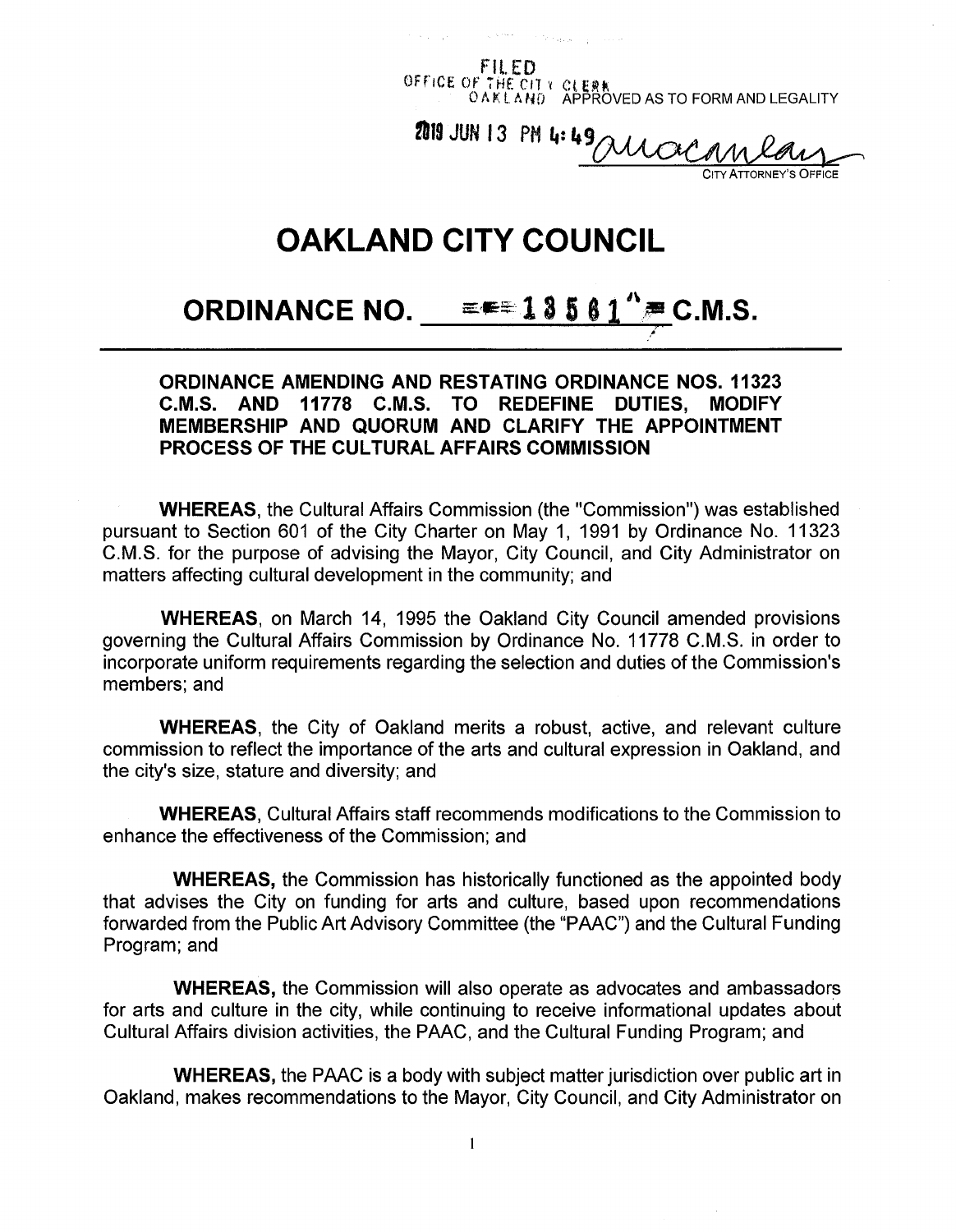the expenditure of funds for public art, and oversees quality control of the public art program and other related matters; and

**WHEREAS,** staff recommends, in accordance with national best practices, that the bodies have one member in common so that the PAAC and the Commission can function harmoniously and the members of each body understand and respect the advisory process of the other; and

**WHEREAS,** currently the Commission has 15 members and a quorum requirement of eight members; and

**WHEREAS,** the Commission has continually struggled to achieve a quorum at its meetings and most meetings were cancelled due to the lack of a quorum, which lead to the disbandment of the Commission in 2014; and

**WHEREAS,** a board of 15 members is more typical of arts commissions with a larger service area such as the Alameda County Arts Commission and the San Francisco Arts Commission; and

**WHEREAS,** other Bay Area cities, including San Jose, Sacramento, Berkeley, and Richmond, have 11-seat art commissions; and

**WHEREAS,** allowing seated Commission members to recommend one new Commission member, subject to the Mayor's approval and appointment, will foster a sense of ownership and control among Commission members over the decisions and responsibilities of the Commission;

## NOW, THEREFORE, THE CITY COUNCIL OF THE CITY OF OAKLAND DOES ordain as follows:

**SECTION 1.** The City Council of the City of Oakland hereby determines that the preceding recitals are true and correct and hereby adopts and incorporates them into this ordinance.

**SECTION 2.** The provisions governing the Commission as set forth in Ordinance No. 11323 C.M.S. and Ordinance No. 11778 C.M.S. are hereby amended and restated to add, delete or modify sections as set forth below; additions are indicated by double underscoring and deletions are indicated by strike through type.

**SECTION 3.** Section 601 of the Charter of the City of Oakland, there is hereby created a Cultural Affairs Commission. **CREATION OF COMMISSION.** As of May 1, 1991, pursuant to

## **SECTION 4. GOALS AND DUTIES.**

It shall be the function and duty of the Cultural Affairs Commission to: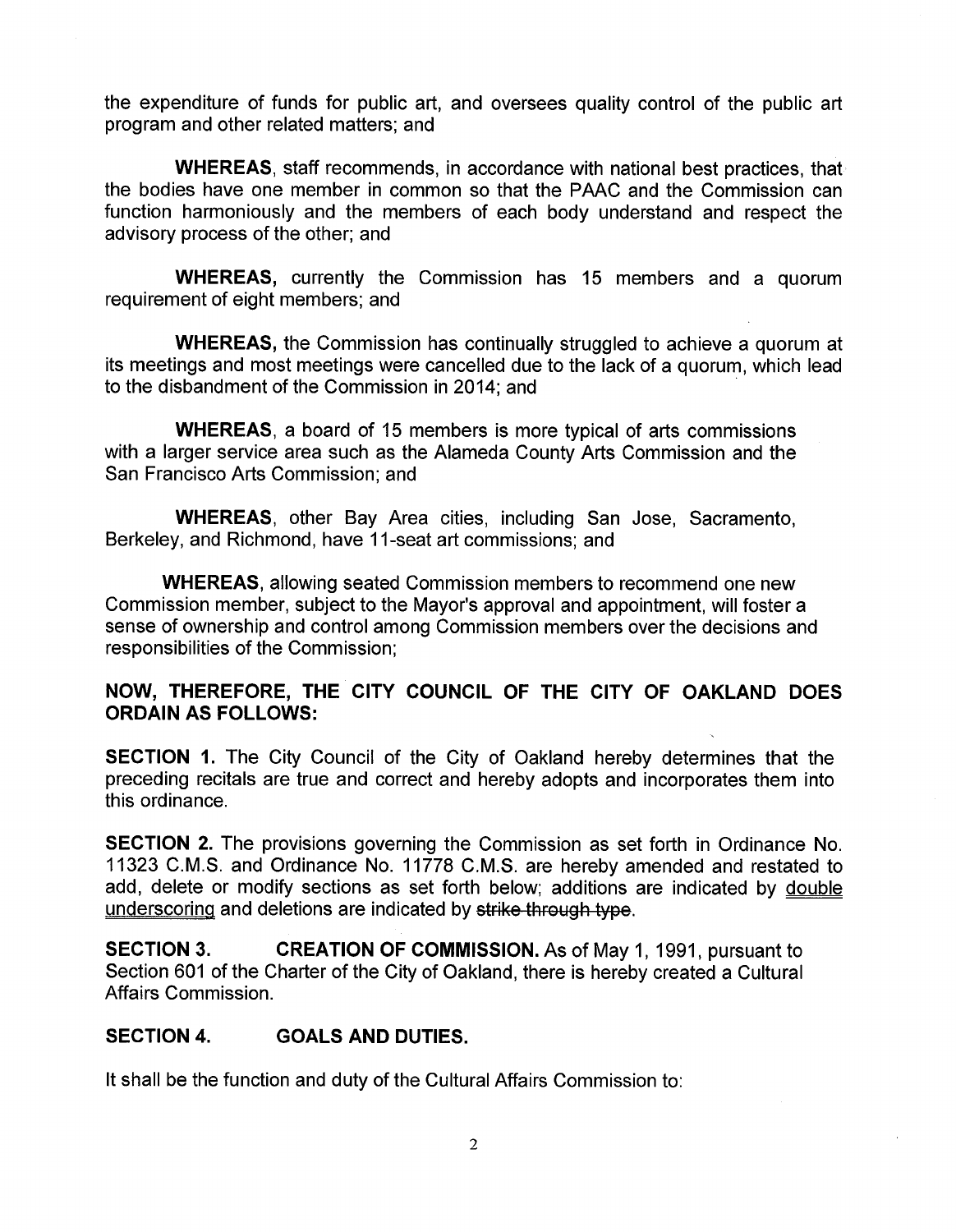- a. Advise the Mayor, City Council, and City Manager City Administrator, on all matters affecting cultural development in the community;
- b. Review and comment on all City and community policies, programs and actions which affect arts and cultural development in Oakland the community;
- c. Actively participate in the commumty-Gultural planning process and Advise the Mayor. City Council, and City Administrator on recommendations arising out of said process the Cultural Plan affecting City support for cultural development;
- d. Render advice and assistance to other City boards and commissions,-4o City departments and to private agencies on matters related to cultural affairs in the community. Act as ambassadors and advocates for the people of Oakland through the design, development, and implementation of a Commission work plan after consultation with the Cultural Affairs Manager. or other City staff as designated bv the City Administrator:
- *e-.*—Uwite the Library Commission, Parks and Recreation Commission, and the Museum Foundation Board of Directors to participate in Cultural Affairs Commission meetings in <sup>a</sup> non-voting capacity;
- e. Encourage and assist in the development of support for individual artists, traditional artists and nonprofit arts and culture organizations within Oakland;
- f. Make cultural planning status regular reports and recommendations to the Mayor, City Council, and City Administrator regarding actions to be taken by the City to fund, assist, and encourage activities in support of artistic, cultural and humanities activities in the City;
- g. In addition to the reporting requirements in subsection  $(g)$  stated in this Section, the Commission shall submit regular status reports an informational report to the City Council committee designated as liaison to the Commission The regular status reports must be submitted at least once a year, or more frequently as directed by the Chairperson of the City Council said committee to which the-Gommission reports;
- h. Status-reports Informational reports submitted in fulfillment of section (I) above as required in this Section must include detailed descriptions of operating and staffing needs, to be developed and maintained by the department responsible for staffing and administration of the commission;
- fh—Advise the-Gity-of the placement of works of public art throughout the City and/or the inclusion of artists and design teams in certain City capital improvement projects.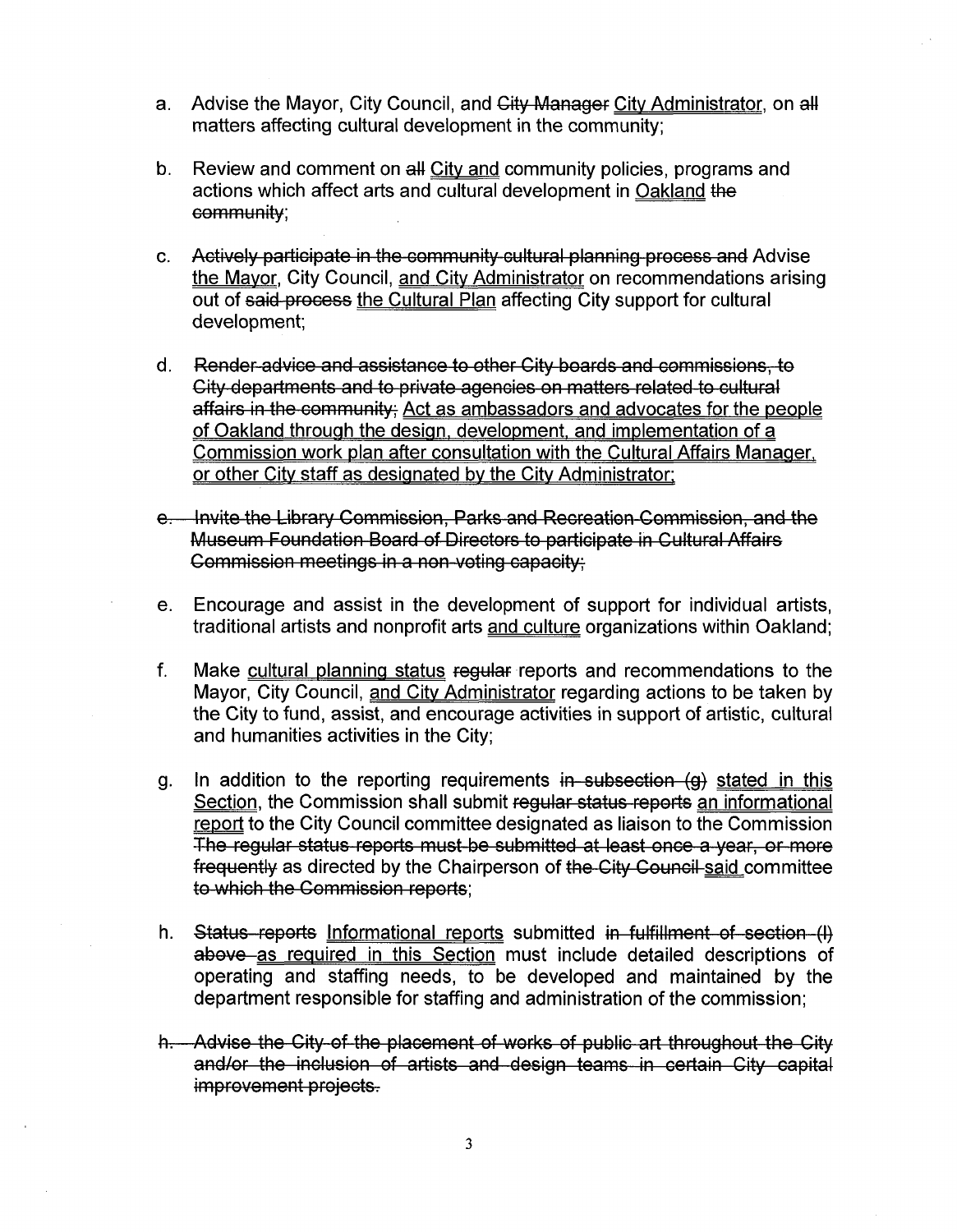- i. Recommend-to-the-Mayor appointments persons to serve on the Public Art Advisory Committee, Grants Review Committee, Marketing Advisory Committee, Traditional Arts Advisory Committee, Cultural Plan Committee and Task-Forces, and other Committees and Task Forces as deemed necessary-to fulfill-the duties of the Commission;
- i. Take such other actions as may be necessary or desirable to promote public awareness of, and participation in artistic, cultural, and humanities activities in Oakland;
- Perform such other functions and duties pertaining to Commission member's role as advocates and ambassadors as may be directed by the Mayor, City Council, or the-Gity Manager City Administrator: J-
- Fh—Eaoh-year the Commission-shall review the annual goals and objectives of City Council. Review of City-Council goals and objectives shall be undertaken to provide the Commission the opportunity to better-integrate the activities of the Commission with the City's overall goals and objectives;
- k. City Council approval must be obtained prior to the creation of any standing committee of the Commission. A proposal to create a standing committee of the Commission must include information regarding the costs of complying with noticing and reporting requirements resulting from the establishment of any such standing committee of the Commission.

In prescribing the above duties and functions of the Cultural Affairs Commission, it is not the intent of the Council to duplicate or overlap the functions, duties, or responsibilities heretofore or hereafter assigned to any other City board or commission or to a City department. As to such functions or responsibilities of another board or commission or of a department of the City, the Cultural Affairs Commission will render assistance and advice to such board, commission or department as may be requested.

## **SECTION 5. AUTHORITY**

The Cultural Affairs Commission shall directly report to and advise the Mayor, City Council, and the City Manager City Administrator.

## **SECTION 6. MEMBERSHIP**

a. The Commission shall consist of fifteen (15) eleven (11) members, made pursuant-to Section 601 of the Charter, who shall serve without compensation. Appointments shall be made pursuant to Section 601 of the Charter. The Mayor shall-appoint, subject-to confirmation-by-the-City-Council, the fifteen (15) eleven (11) representatives.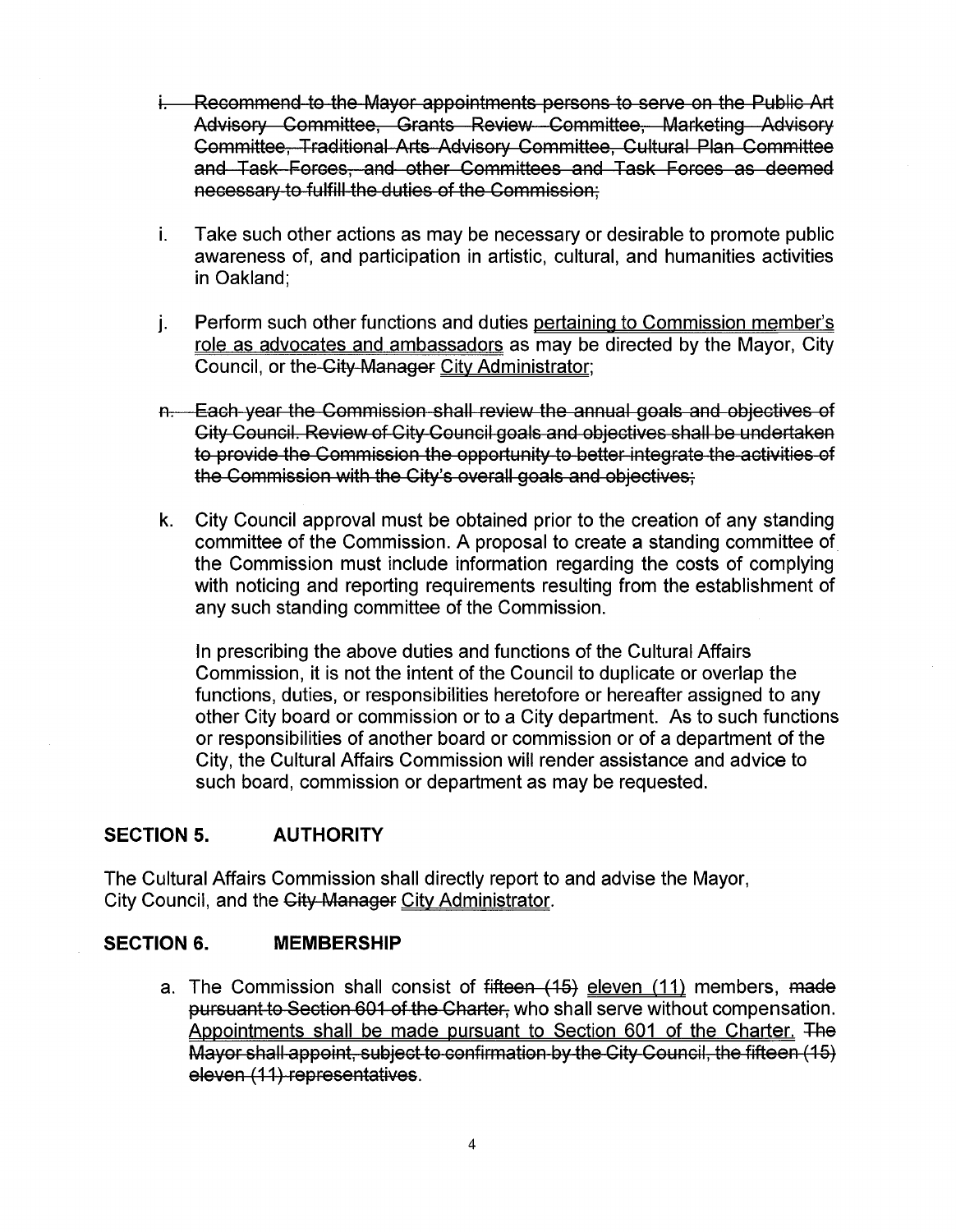- b. Eight (8) Six (6) members shall constitute a quorum, and any decision by the Commission shall require a majority of those members present.
- c. To the extent practicable, appointments to the Cultural Affairs Commission shall be made using the guiding principles of cultural equity to help reflect the diversity of the City in accordance with the City's affirmative action policies.
- d. To the extent practicable, appointments to the Cultural Affairs Commission shall reflect the geographical diversity of the City.
- e. In making appointments to the Cultural Affairs Commission, the Mayor shall consider recommendations for appointments offered by each Councilmember.<br>Councilmembers must submit recommendations to the Mayor for Councilmembers must submit recommendations to the consideration at least 30 days prior to expiration of an existing Commission member's term.
- f. The Commission shall recommend to the Mayor at least one (1) member for appointment.
- g. <u>The Commission shall include at least one (1) member of the Public Art</u> Advisory Committee (PAAC) to be selected bv the Mayor and appointed pursuant to Section 601 of the Charter. If no PAAC member agrees to accept an appointment to serve, the Mayor mav appoint another member pursuant to Section 601 of the Charter.

## **SECTION 7. APPOINTMENT**

- a. Staggered-Terms of Appointment. Commencing-with-the-effective-date of this Ordinance, Commission members shall be appointed to staggered terms, said terms to commence upon the date of appointment, except that an appointment to fill a vacancy shall be for the unexpired portion of the term only. All terms shall commence on October 1 and end on September 30. For the initial appointment only, four (4) members shall be appointed for a three-year term, four (4) members shall be appointed for a two-year term, and three  $(3)$ members shall be appointed for a one-year term. Thereafter, all appointments shall be for three *(3)* years, except that an appointment made to fill a vacancy created bv the premature departure of a Commission Member shall be for the unexoired portion of the departed Commission Member's term only.
- b. Length of Terms.—Appointments made-immediately following passage of this ordinance and thereafter appointments shall be for a period of three (3) years.
- cb. Limit on Consecutive Terms. Commencing with the effective date of this Ordinance, no person shall be appointed to serve as a member of the Cultural Affairs Commission for more than two (2) consecutive three-vear terms plus any initial term of less than two years as a member of the Cultural Affairs Commission.—Members of the Cultural Affairs Commission sitting on the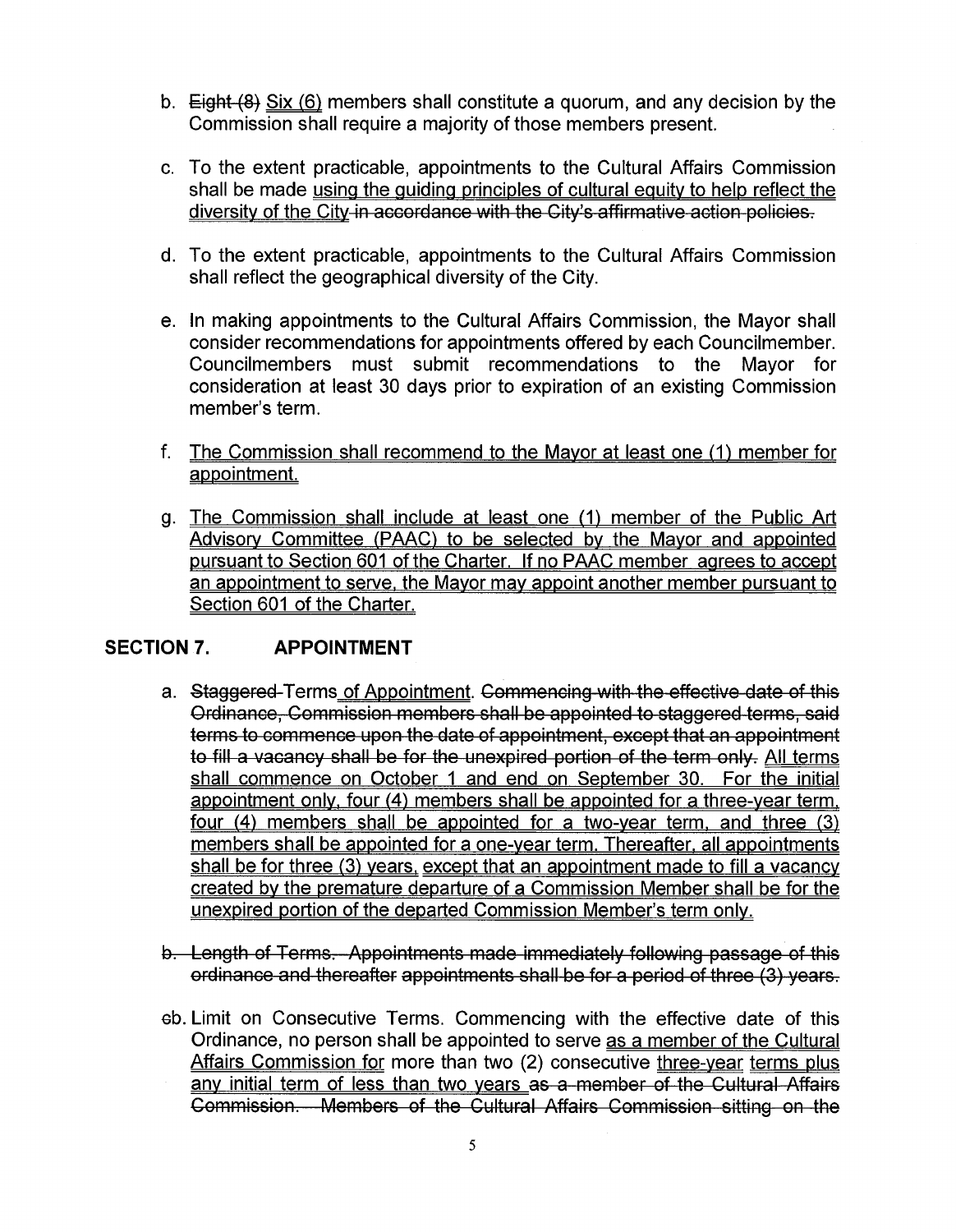effective date of this Ordinance shall not be appointed to serve more than (1) additional-consecutive-term-as a member of the Cultural Affairs Commission. A former member of the Commission can be appointed to the Commission for another two consecutive terms only after a full term of three (3) years has passed after the completion of the member's second term.

Holdover. In the event an appointment to fill a vacancy has not occurred by the conclusion of a Commission member's term, that member may continue to serve as a member of the Commission during the following-term in a holdover capacity for a period not to exceed one year, to allow for the appointment of a new Commission member to serve the remainder of said-following-term. The newlv appointed member shall be appointed pursuant to Section 7.a. above. notwithstanding anv holdover period.

c. Removal. To assure participation of Commission members, attendance by the members of the Commission to all regularly scheduled and special meetings of the Commission shall be recorded, and such record shall be provided semiannually to the Office of the Mayor for review. A member may be removed pursuant to Section 601 of the City Charter. Among other things, conviction of a felony, misconduct, incompetence, inattention to or inability to perform duties, or absence from three (3) consecutive regular meetings except on account of illness or when absent from the City by permission of the Commission, shall mav constitute cause for removal.

## **SECTION 8. VACANCIES**

A vacancy on the Cultural Affairs Commission will exist whenever a member dies, resigns, or is removed, or whenever an appointee fails to be confirmed by the Council within thirty (30) days of appointment. An appointment to fill a vacancy shall be for the unexpired portion of the term only.

## **SECTION 9. OFFICERS AND MEETINGS**

The Mayor shall appoint the chairperson of the Commission. At the first regular meeting of each year the members shall elect a vice chairperson. The Cultural Affairs Commission shall establish the date, time and location for its regular meetings in its bylaws, and shall conduct its regular and special meetings in accordance with state and local open meeting laws meet each third Thursday of the month at  $14^{\text{th}}$ -Street.  $9^{\text{th}}$ -Floor. or at any other location the Commission-may from-time to time designate, and at an established time suitable for its purpose. Such meetings shall be designated regular meetings. Other-meetings called by the Mayor or City Manager and meetings scheduled for a time or place other than-for regular meetings shall be designated special-meetings. Written notice of a special meeting shall be provided to the members, the Council, the public press at-least twenty-four (24) hours before the meeting is scheduled to convene.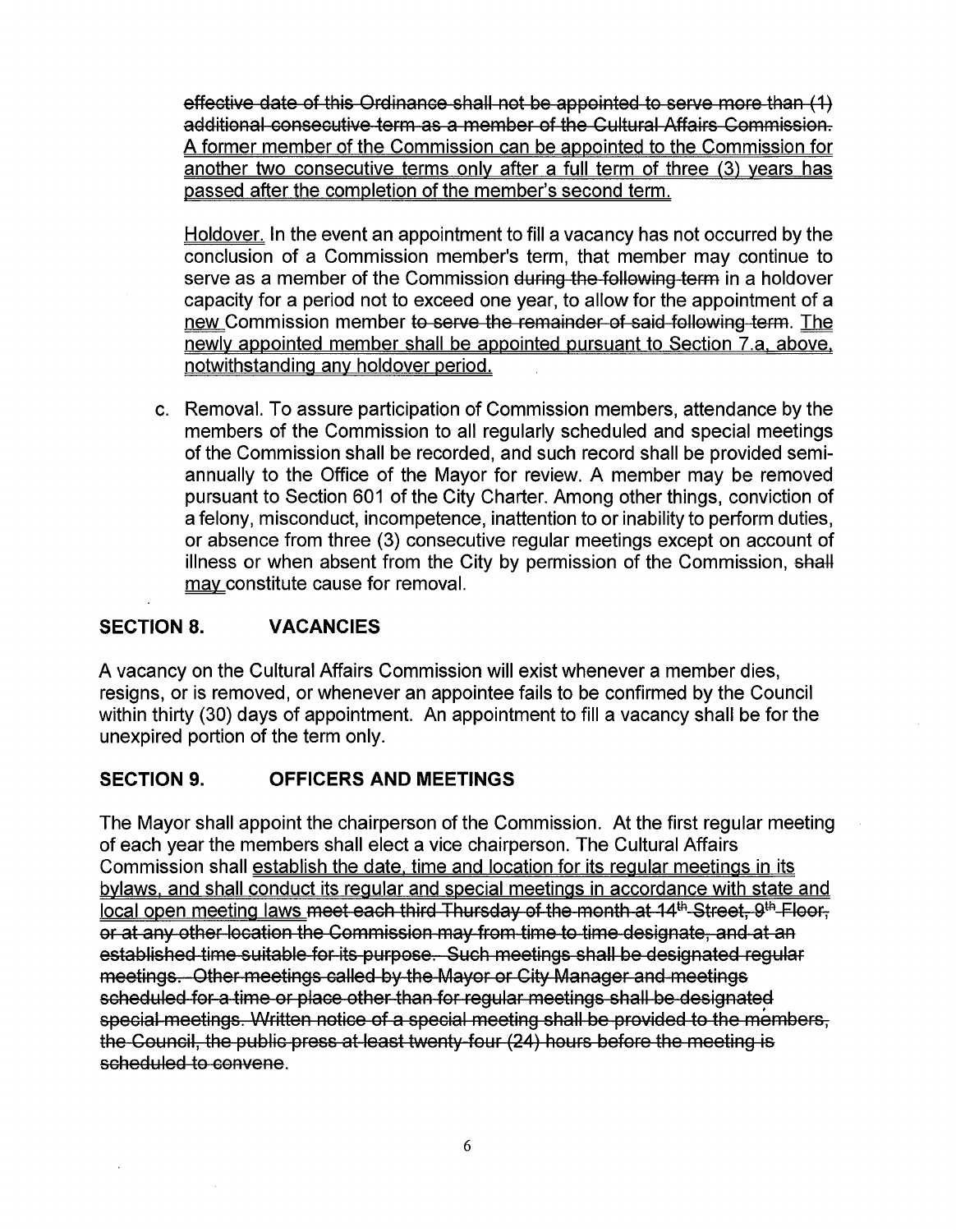# SECTION 10. RULES AND REPORT.

The Commission shall establish reasonable rules for the conduct of its business and a copy of said rules and any amendments thereto shall be delivered to the City Manager City Administrator for review and approval. Voting shall be required for the adoption of to pass any motion or resolution. An affirmative vote of the majority of the members present at the meeting is required to pass anv motion or resolution. The Cultural Affairs Commission shall make cultural planning status reports, findings, and recommendations either to the Mayor, the City Council or City Manager the City Administrator, as appropriate. An annual report will be presented in writing to the City Council. The Cultural Affairs Commission shall submit an informational report to the City Council committee designated as liaison to the Commission as directed bv the Chairperson of said committee. Recommendations from the Cultural Affairs Commission shall be carefully and fully considered by the City Manager City Administrator. If rejected by the City Administrator City Manager, the Commission may submit recommendations to the Council for consideration, as appropriate.

### **SECTION 11. STAFF**

The City Administrator City-Manager, or-his designee, shall provide the Cultural Affairs Commission with staff assistance as needed.

### **SECTION 12. SEVERABILITY**

If any section, subsection, sentence, clause or phrase of this Ordinance is for any reason held to be invalid or unconstitutional by decision of any court of competent jurisdiction, such decision shall not affect the validity of the remaining portions of the Chapter. The City Council hereby declares that it would have passed this Ordinance and each section, subsection, clause or phrase thereof irrespective of the fact that one or more other sections, subsections, clauses or phrases may be declared invalid or unconstitutional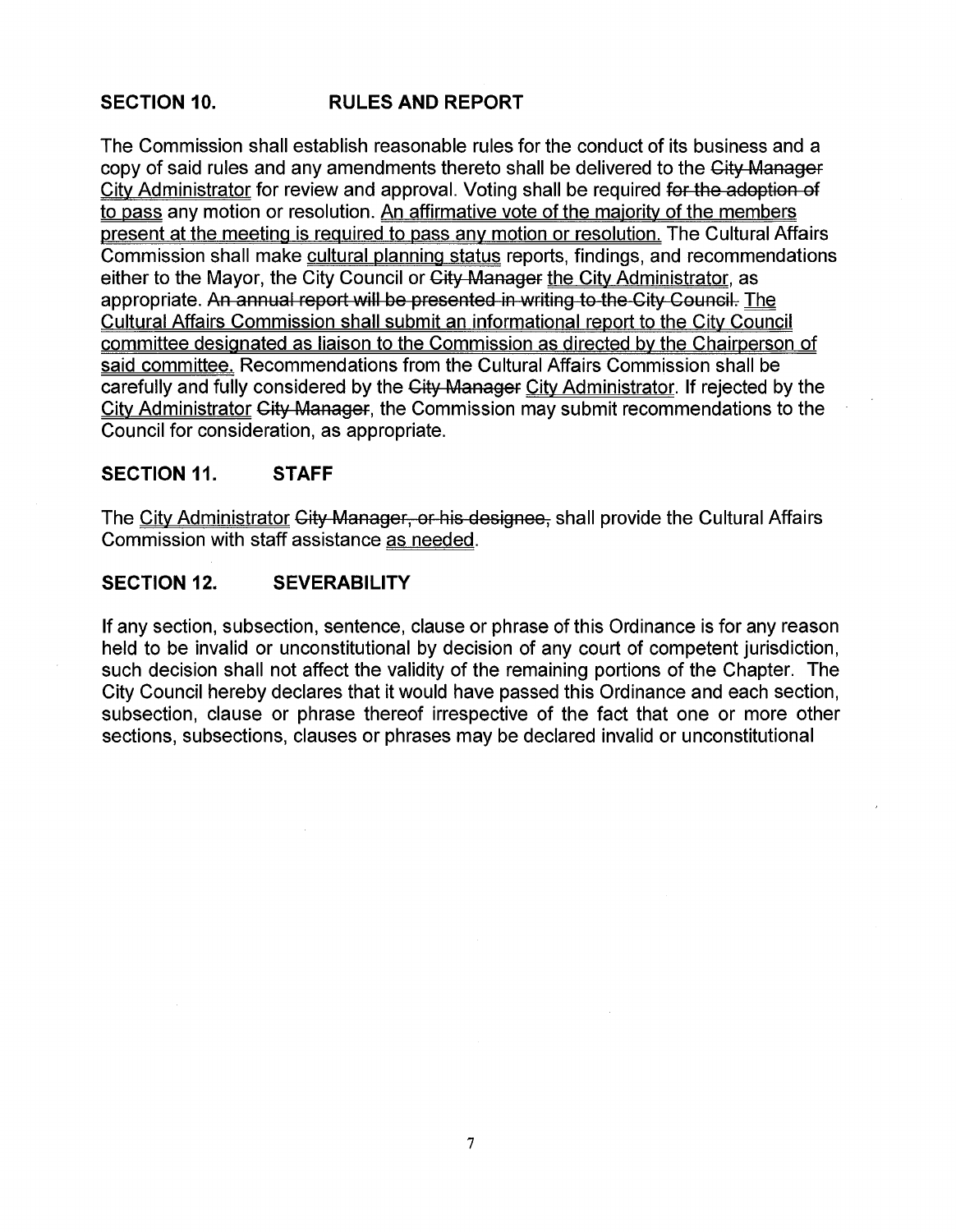## **SECTION 13. EFFECTIVE DATE**

This ordinance shall become effective immediately on final adoption if it receives six or more affirmative votes; otherwise it shall become effective upon the seventh day after final adoption.

IN COUNCIL, OAKLAND, CALIFORNIA, *mi* **<sup>1</sup> <sup>6</sup> <sup>2019</sup>**

PASSED BY THE FOLLOWING VOTE:

AYES - FORTUNATO BAS, GALLO, GIBSON MCELHANEY, KALB, REID, TAYLOR, THAO AND PRESIDENT  $KAPLAN - S$ 

NOES - *0* ABSENT - **0** ABSTENTION -  $\mathscr{D}$ 

*P* ATTEST:

LATONDA SIMMONS City Clerk and Clerk of the Council of the City of Oakland

 $JUL - 92019$ 

Introduction Date<br>Date of Attestation:  $A/M/33/\lambda$ Date of Attestation:

 $\sim$